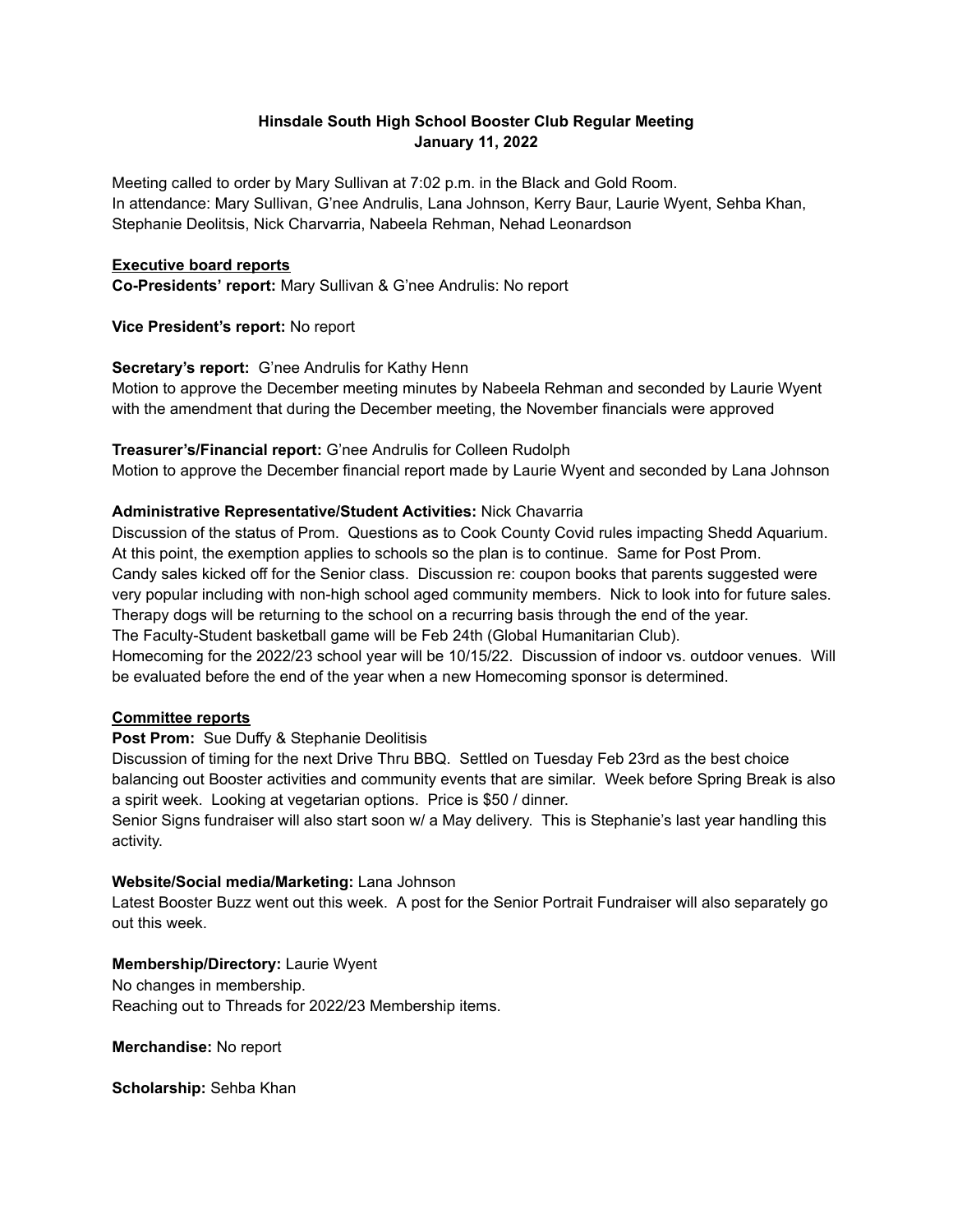Presented with the options for Scholarship Essay prompt and members voted. Prompt will be: *What is something that you have changed your viewpoint on in high school and what led to the change?* Sehba working with the Counseling Department on timeline for return of essays. Lost co-chair, has some ideas for a replacement or will circle back to Boosters for assistance in finding.

**Volunteerism:** No report **Hospitality:** No report

**Fundraising:** Mary Sullivan / G'nee Andrulis for Trina Jasinski

Trivia Night fundraiser is February 25, 2022. The theme will be television/streaming shows. Event starts at 6:30pm and ends promptly at 10:00pm

Summary of discussion:

- 1. Donations We have received a Chicago Botanic Garden Day Pass and Zazu Salon
- 2. Invitation Kerry Baur daughter Madalyn might create artwork. Kerry to connect with Lana. Need to get registration and paypal (Colleen) set up
- 3. PROMO Out on social media and being included in Hornet Happenings. Needs to get added to the school Marque sign.
- 4. Banners Lana to help design the large banner, two to be ordered, to be placed on the stadium fence promoting Trivia night. Bannerville will make and they will be saved and stored for use again.
- 5. Sponsors need to review the last in person 2020 offerings along with what we did last year for virtual. Decided not to do a hard copy book. Will use QR for information night of the event plus online auction. Can promote sponsors and donors by using TV screens in space at Five Seasons, social media, a large welcome poster, mention in event confirmation email and verbally Thank during event.
- 6. Food & Beverage need to compile a list of targeted food donation places. Can we bring in Water bottles and Soda? I will reach out to Zazzo and Victoria for her family Restaurant. Stress light food and for people to bring their own table snacks. Need to highlight CASH BAR.
- 7. Deck of Cards Uncertain if we will have a basket that would be suited for this and selling 52 tickets prior to start of trivia might be challenging. Instead perhaps do a monetary Deck of cards/split the pot that evening for people in attendance.
- 8. Auction Baskets Schedule was conveyed to group about baskets being completed by Sunday 2/20. Stephanie and Sue plan to handle the Prom girl and Prom boy baskets. Nick will provide school donations. Need to resend out basket listing direct to Booster folks and G'nee adding access to all members
- 9. Prizes Ideas were generated from Gift cards and treats that fit the Streaming Series theme. Everyone agreed that it's more about the bragging rights vs expensive items.

# **Old business:** None

#### **New business:** None

Motion to adjourn meeting by Laurie Wendt and seconded by Kerry Baur Meeting adjourned at 8:18 p.m.